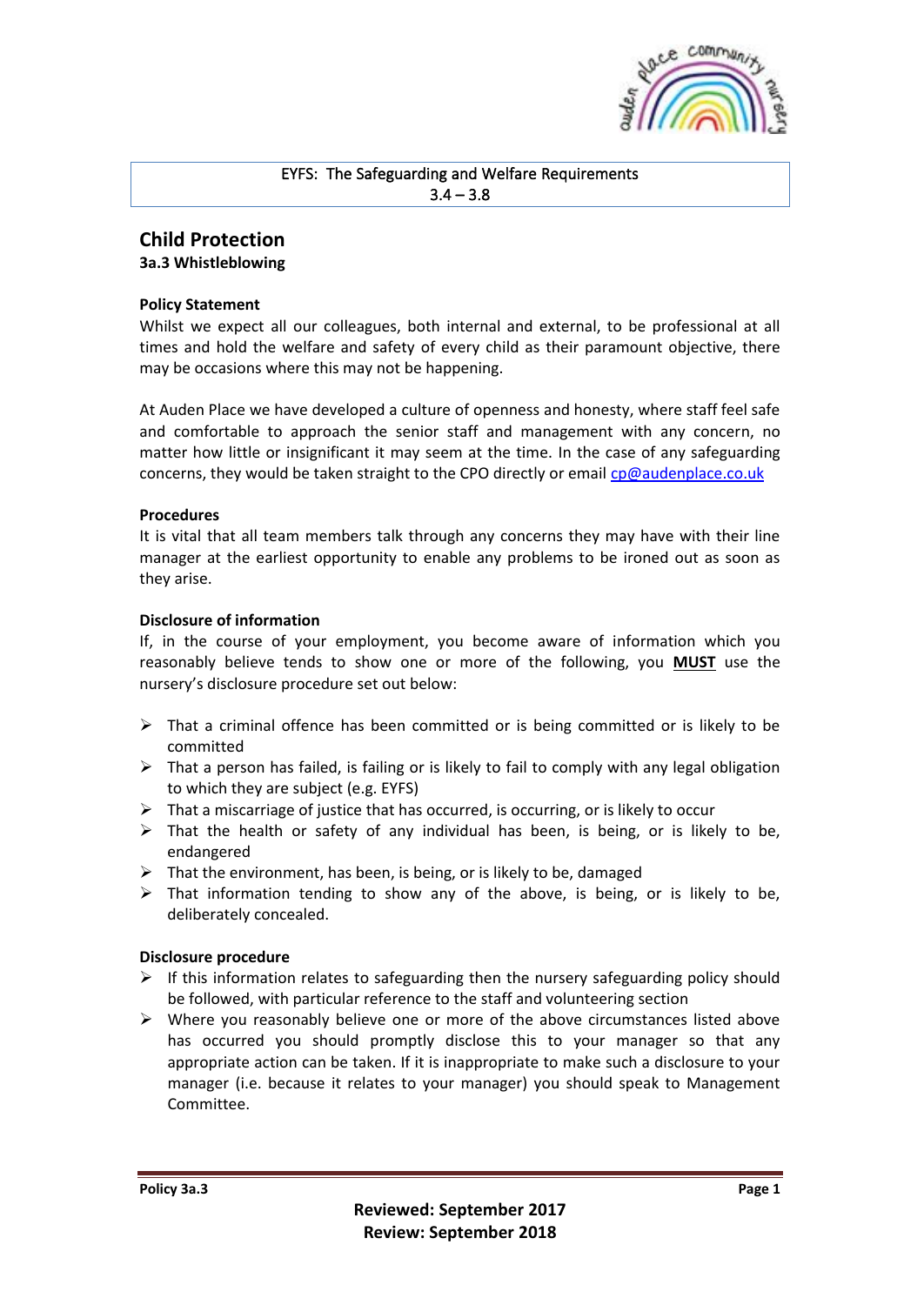

- $\triangleright$  Employees will suffer no detriment of any sort for making such a disclosure in accordance with this procedure. For further guidance in the use of the disclosure procedure, employees should speak in confidence to the nursery manager
- $\triangleright$  Any disclosure or concerns raised will be treated seriously and will be dealt with in a consistent and confidential manner and will be followed through in a detailed and thorough manner
- $\triangleright$  Any employee who is involved in victimising employees who make a disclosure, takes any action to deter employees from disclosing information or makes malicious allegations or disclosures in bad faith will be subject to potential disciplinary action which may result in dismissal
- $\triangleright$  Failure to report serious matters can also be investigated and potentially lead to disciplinary action which may result in dismissal

## **Inappropriate behaviour which may cause child protection/safeguarding concerns**

It is extremely important to take notice and get immediate advice from your manager if you see a member of staff doing any of the following:

- $\triangleright$  Making inappropriate sexual comments, whether in front of the children or other members of staff
- $\triangleright$  Holding inappropriate images on their mobile phone
- $\triangleright$  Using a mobile phone in the nursery, particularly taking photographs
- $\triangleright$  Seeming to show particular attention to one individual child beyond what you would think is within their usual role.
- $\triangleright$  Taking a child somewhere where they cannot be observed by other members of staff
- ➢ Teasing a child or making jokey remarks that could make the child feel uncomfortable or distressed.
- ➢ Seeming to openly dislike a child and treating them differently from other children.
- $\triangleright$  Making critical remarks about a child or their family in relation to their ethnic, religious, cultural or economic background.
- $\triangleright$  Being reluctant to share appropriate information about a child in the context of safeguarding and child protection.
- $\triangleright$  Using their outside knowledge about a child or family to spread inappropriate personal information or "gossip".

Remember that while all members of staff will have been DBS checked (please also see policy 3b.1 Procedure of Obtaining DBS Clearance), this will only provide information that is already on record. It will not cover anything that has not been known about and if you see a member of staff behaving in a way that does not seem right, the fact that they have been DBS checked does not mean they have not done anything wrong. You must always share any information with your manager.

#### **Dealing with a whistleblowing situation**

- $\triangleright$  When something is brought to the attention of management, they must of course take the situation seriously, but similarly to when you receive a disclosure from a child, you must not make presumptions, jump to conclusions nor ask leading questions.
- $\triangleright$  Management must ask the "Whistleblower" to write up a full report of their concerns and email it the designated person to [cp@audenplace.co.uk](cp@audenplace.co.uk%20)